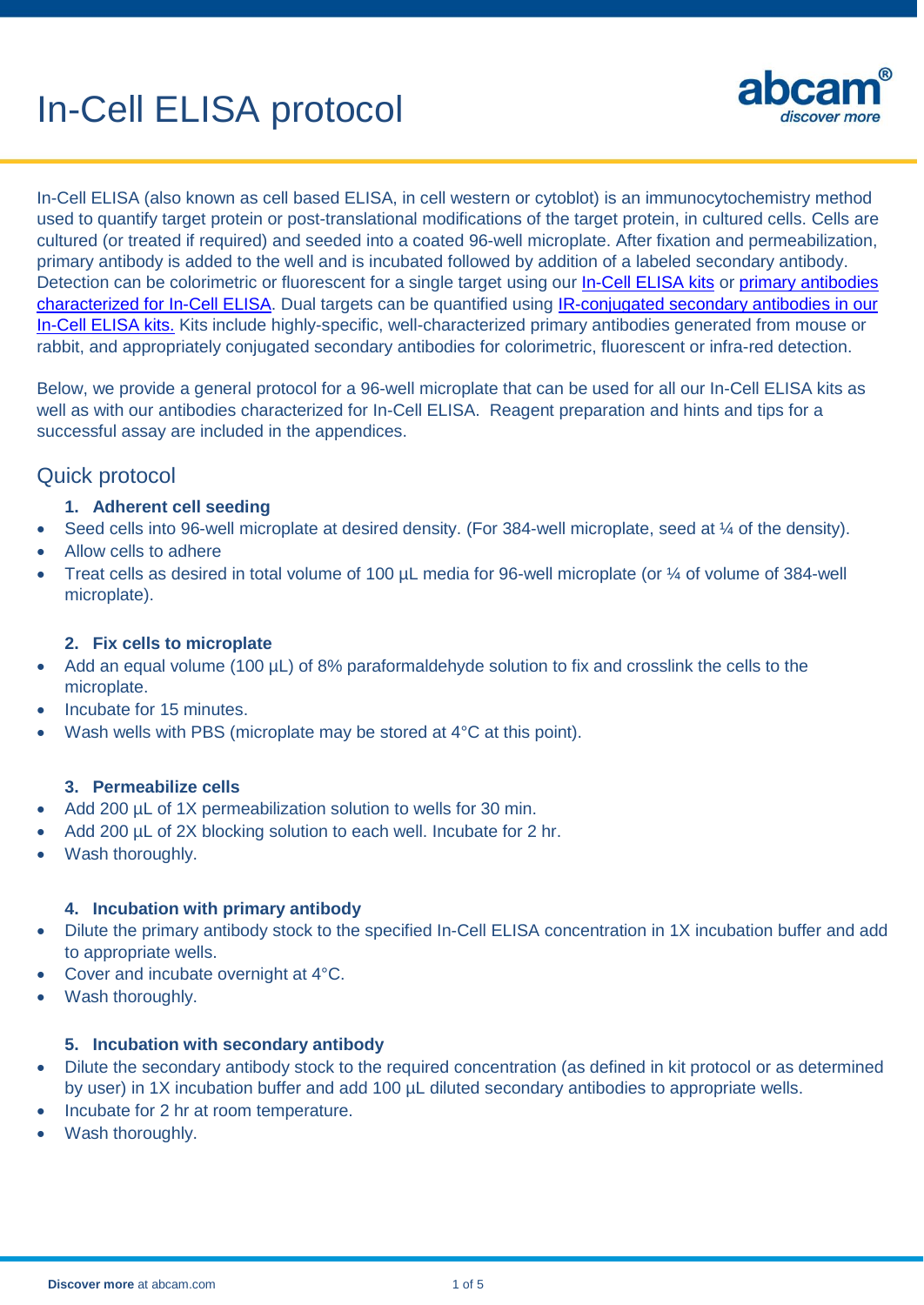#### **6. Measure signal**

 As appropriate, image the microplate with an IR scanner or develop the HRP labeled microplate and read it with a spectrophotometer. Export data.

#### **7. Whole cell staining with Janus Green**

- If desired, stain with Janus Green and measure relative cell seeding density in an IR imager or micromicroplate spectrophotometer. Export data.
- Determine background corrected signal and then ratio signal to Janus Green if desired.

# **Materials**

- In-Cell ELISA characterized primary antibody
- Appropriate IRDye<sup>®</sup> or HRP-labeled secondary antibody
- For HRP detection, HRP solution substrate
- 20% paraformaldehyde
- Distilled or deionized water
- 10X Phosphate Buffered Saline (PBS) (80 mM Na<sub>2</sub>HPO<sub>4</sub>, 14 mM KH<sub>2</sub>PO<sub>4</sub>, 1.4 M NaCl, 27 mM KCl, adjust pH to 7.4 with NaOH)
- $\bullet$  100X Triton X-100 (10% solution in H<sub>2</sub>O)
- $\bullet$  400X Tween-20 (20% solution in H<sub>2</sub>O)
- 10X blocking buffer
- 0.3% solution [Janus Green Stain \(ab111622\)](http://www.abcam.com/janus-green-cell-normalization-stain-ab111622.html) in water
- $-0.5$  M HCl

# **Equipment**

- 96-well microplate. Clear bottom (black wall necessary for IRDye® only), preferably coated (amine/collagen) for optimal cell culture
- Appropriate microplate reader: For HRP detection, use a microplate reader capable of measuring absorbance at 650 nm (preferably in a kinetic mode) or 450 nm. For IRDye® use a LI-COR® Odyssey® or Aerius® near-infrared imaging system.
- Multichannel pipette (recommended)

#### *Please read through the protocol before starting the experiments. For best results, please do not deviate from the protocol.*

#### **Prepare cells:**

- 1.1. Adherent cells can be grown in the recommended assay microplates or seeded directly into the assay microplate and allowed to attach for several hours or overnight. The optimal cell seeding density is cell type dependent and should be determined for each experiment (see Appendix 1). For example, HeLa cells should be seeded between 25,000 and 50,000 cells per well for a 96-well microplate.
- 1.2. Treat the attached cells as desired in 100 µL media (up to 10% serum is acceptable). (Duration of cell treatment should be determined by user).

## *When treating cells with drug of interest, we recommend including wells with untreated cells and cells treated with the drug solvent.*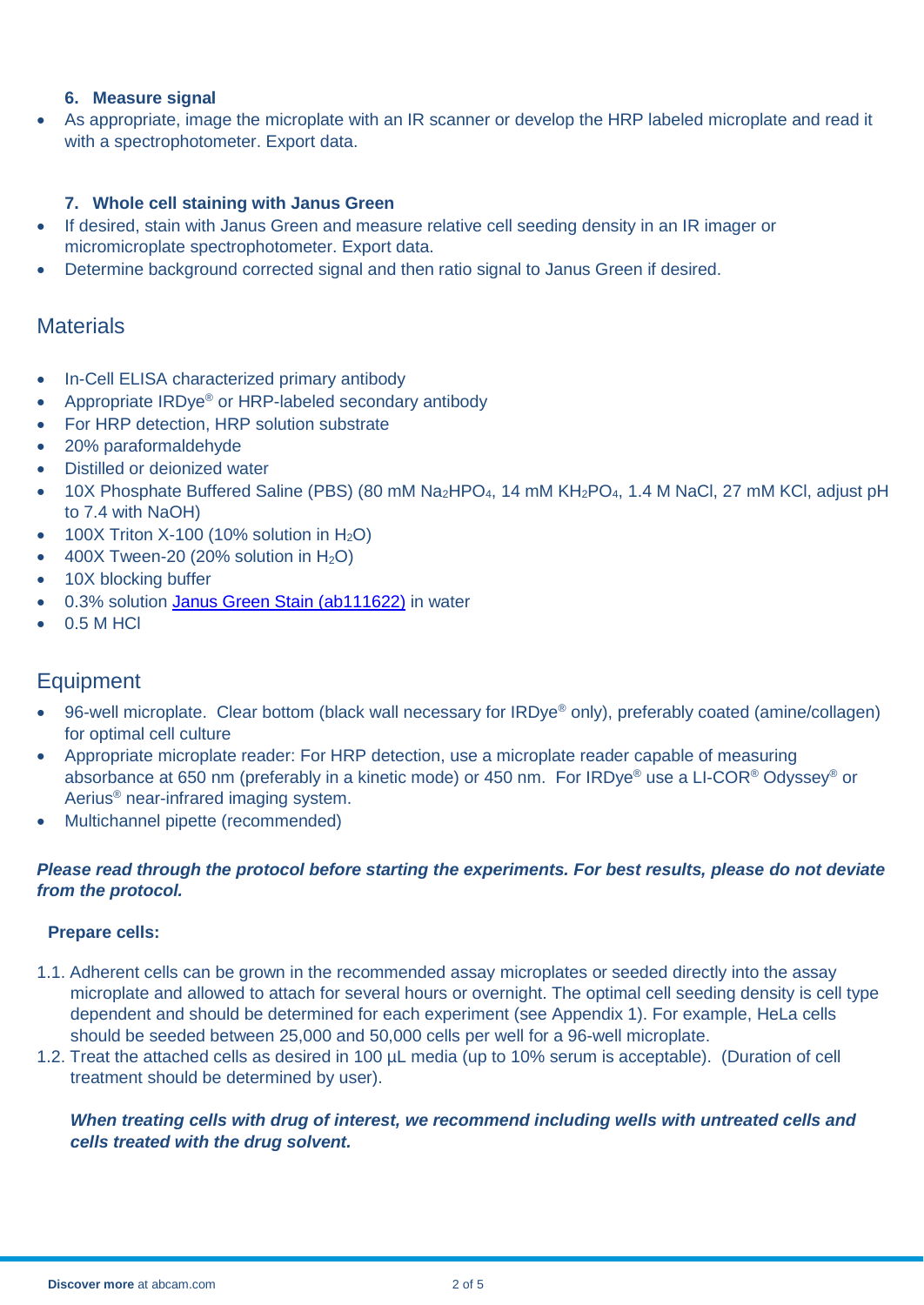#### **2. Fix cells to microplate**

- 2.1. Immediately add an equal volume (100 µL) of 8% paraformaldehyde solution to the wells containing culture media.
- 2.2. Incubate for 15 minutes.
- *2.3.* Gently aspirate the paraformaldehyde solution from the microplate and wash the microplate 3 times with 300 µL 1X PBS per well.
- *2.4.* Add 100 µL of 1X PBS to the wells. The microplate can now be stored at 4°C for several days. Cover the microplate with provided seal. For prolonged storage, supplement PBS with 0.02% sodium azide.

*The microplate should not be allowed to dry at any point during or before the assay. Both paraformaldehyde and sodium azide are toxic, handle with care and dispose of according to local regulations.*

**3. Permeabilize cells**

*It is recommended to use a plate shaker (~300 rpm) during incubation steps. Any step involving removal of buffer or solution should be followed by gently tapping the microplate on paper towel to remove all solutions from the wells.* 

- 3.1. Remove PBS and add 200 µL of freshly prepared 1X permeabilization buffer to each well. Incubate for 30 min.
- 3.2. Remove 1X permeabilization buffer and add 200 µL of 2X blocking solution to each well. Incubate for 2 hr.

#### **4. Incubation with primary antibody**

- 4.1. Prepare 1X primary antibody solution by diluting provided stock antibody in 1X incubation buffer. See Appendix 2 for more information.
- 4.2. Remove 2X blocking solution and add 100 µL diluted primary antibody solution to each well. Incubate overnight at 4°C.

## *To determine the background signal it is essential to omit primary antibody from at least one well containing cells for each experimental condition and detector antibody used.*

#### **5. Incubation with secondary antibody**

- 5.1. Remove primary antibody solution and wash the microplate 3 times with 250 µL 1X wash buffer per well. Do not remove the last wash until step 5.3.
- 5.2. Prepare 1X secondary antibody solution by diluting as directed in the kit protocol (or antibody datasheet) in 1X incubation buffer.

#### *Protect fluorescently labeled antibodies from light.*

- 5.3. Remove the 1X wash buffer and add 100 µL 1X secondary antibody solution to each well. Incubate for 2 hr.
- 5.4. Remove secondary antibody solution and wash 4 times with 250 µL 1X wash buffer per well. Do not remove last wash.

#### **6. Measure signal**

- 6.1. When using dual detection kits (with IRDye® conjugated secondary antibodies), wipe the bottom of the microplate and the scanner surface with 70% ethanol and scan the microplate on the LI-COR® Odyssey® system using both 700 nm and 800 nm channels according to manufacturer's instructions (suggested intensity range is 5-7).
- 6.2. For HRP conjugated secondary antibodies, remove the last wash and tap the microplate face down on paper towels to remove excess liquid. Add 100 µL HRP development solution. Pop any bubbles and immediately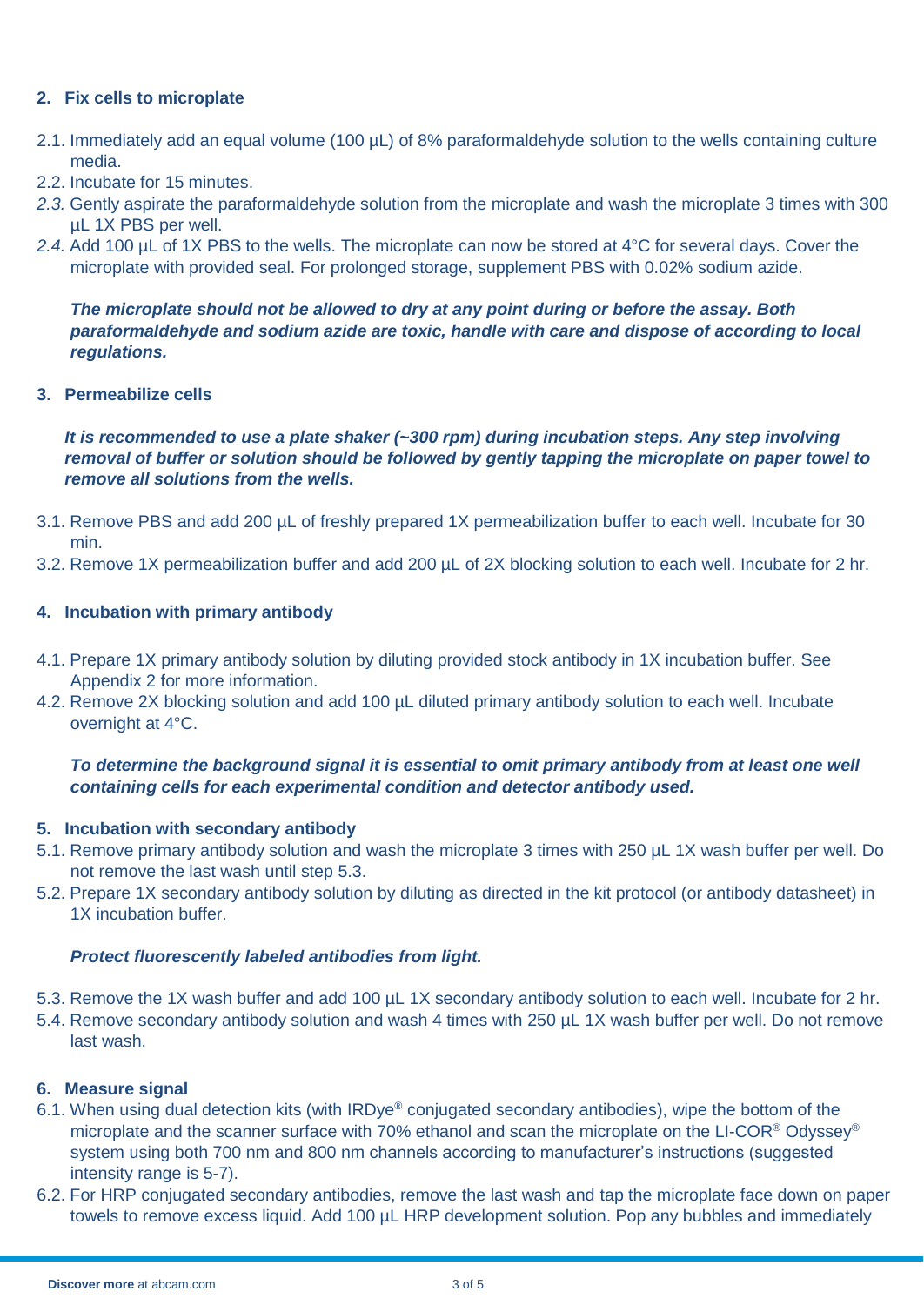record the blue color development in the microplate reader set up as follows:

| Mode:               | <b>Kinetic</b>                                                                           |  |
|---------------------|------------------------------------------------------------------------------------------|--|
| <b>Wavelength:</b>  | 650 nm                                                                                   |  |
| Time:               | 30 min                                                                                   |  |
| Interval:           | $20 \text{ sec} - 1 \text{ min}$                                                         |  |
| <b>Shaking:</b>     | Shake between reading                                                                    |  |
| <b>Alternative:</b> | In place of kinetic reading, at a user-defined time record endpoint OD data at 640 nm or |  |
|                     | stop the reaction by adding 100 µL 0.5 M HCl and record OD data at 450 nm.               |  |

6.3. Save data and export raw data to Excel.

*Analyze data using LI-COR® ICW software, or other suitable data analysis software, such as Microsoft Excel or GraphPad Prism.*

#### **7. Whole cell staining with Janus Green (optional)**

*The (IR or HRP) signal of antibody-specific complexes can be normalized to the Janus Green staining intensity to account for differences in cell seeding density. It is recommended to use a plate shaker (~300 rpm) during all incubation steps.*

- 7.1. Empty microplate wells and add 50 µL of 1X Janus Green Stain per well. Incubate microplate for 5 min at room temperature.
- 7.2. Remove dye, wash microplate 5 times in deionized water or until excess dye is removed.
- 7.3. Remove last water wash, blot to dry, add 200 µL of 0.5 M HCl and incubate for 10 min.
- 7.4. Measure using a LI-COR<sup>®</sup> Odyssey<sup>®</sup> scanner in the 700 nm channel or measure OD at 595 nm in a standard microplate spectrophotometer.

#### **8. Data Analysis**

- 8.1. Correct the raw In-Cell ELISA signal for the background signal by subtracting the mean signal of well(s) incubated in the absence of the primary antibody from all other readings.
- 8.2. Correct the Janus Green signal of wells that do not contain cells from all other Janus Green readings.
- 8.3. Normalize the In-Cell ELISA signal by dividing the background-corrected In-Cell ELISA signal by the "background-corrected" Janus Green signal.

# Appendix 1 – Hints and tips for a successful In-Cell ELISA

#### **Cells**

Cell seeding density, culture medium and other growth conditions are key parameters for a successful and reproducible experiment. Cell-type specific parameters must be defined by the user.

#### Cell attachment and fixation

Adherent cells can be grown and treated directly in the assay plate. Cell attachment can be checked with a microscope. When the cells are fully attached the media can be removed and replaced with media containing the treatment reagent. Culture media containing up to 10% fetal serum does not interfere with the cell fixation and cross-linking to the plate but may interfere with the treatment reagent.

#### Cell Treatment

When using a drug (inhibitor or activator), untreated cells and cells treated with only the drug solvent should be included in the experiment.